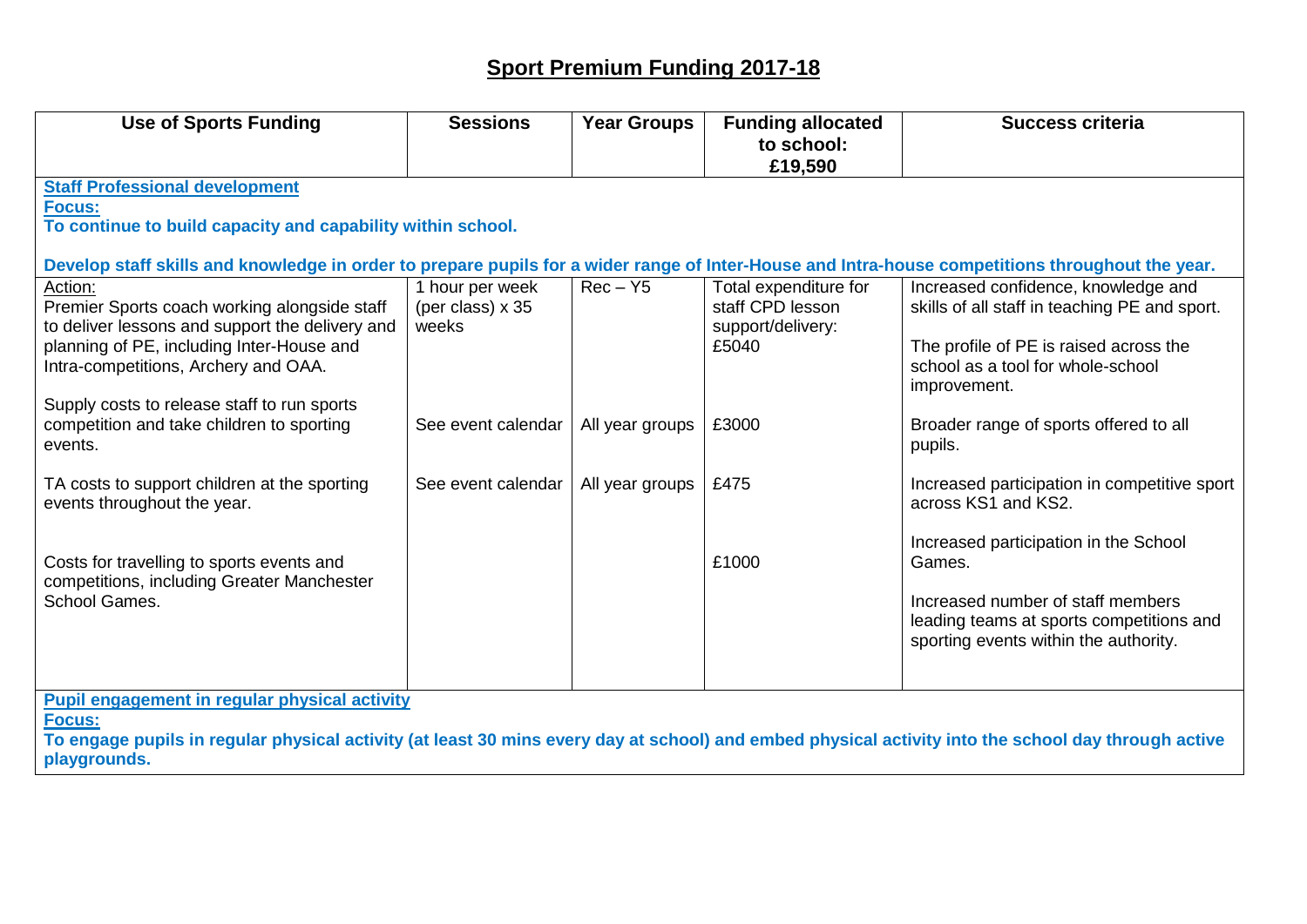## **Sport Premium Funding 2017-18**

| Premier Sports coaches to lead lunchtime and<br>after school school sports clubs including<br>Change4life, Golden Mile and working with<br>Play Leaders.<br>TA costs for supporting pupils (including pupils<br>with a disability) during after school clubs.                                         | Two coaches: 5 x<br>30 minute sessions<br>per lunchtime<br>See school<br>calendar | All year groups<br>All year groups            | £6360<br>£475   | To increase the number of pupils<br>participating in active sports clubs<br>(including Change4Life) at lunchtime.<br>To ensure targeted pupils engage further<br>in physical activity.<br>Increase the number of girls participating<br>in physical activity.                                                                                                                                                                                                   |  |  |  |  |
|-------------------------------------------------------------------------------------------------------------------------------------------------------------------------------------------------------------------------------------------------------------------------------------------------------|-----------------------------------------------------------------------------------|-----------------------------------------------|-----------------|-----------------------------------------------------------------------------------------------------------------------------------------------------------------------------------------------------------------------------------------------------------------------------------------------------------------------------------------------------------------------------------------------------------------------------------------------------------------|--|--|--|--|
| Developing equipment and provision for sports                                                                                                                                                                                                                                                         |                                                                                   |                                               |                 |                                                                                                                                                                                                                                                                                                                                                                                                                                                                 |  |  |  |  |
| Focus:<br>Continue to develop the PE and Sports Activities through purchasing new equipment.                                                                                                                                                                                                          |                                                                                   |                                               |                 |                                                                                                                                                                                                                                                                                                                                                                                                                                                                 |  |  |  |  |
| Action:<br>Audit PE equipment in line with new sporting<br>events and competitions.<br>Purchase identified resources to develop<br>provision.<br>e.g. freestanding basketball hoops at<br>competition height, gymnastics - mats and<br>spring board required for Key Steps<br>competition and awards. | n/a                                                                               | Gymnastics:<br>$Y1-Y6$<br>Basketball-<br>Y5/6 | Equipment £1000 | The profile of PE is raised across the<br>school as a tool for whole-school<br>improvement.<br>Broader range of sports offered to all<br>pupils.<br>Increased participation in competitive sport<br>across KS1 and KS2.<br>Increased participation in the School<br>Games.<br>The profile of PE is raised across the<br>school as a tool for whole-school<br>improvement.<br>Physical activity embedded further into<br>school day through improved facilities. |  |  |  |  |